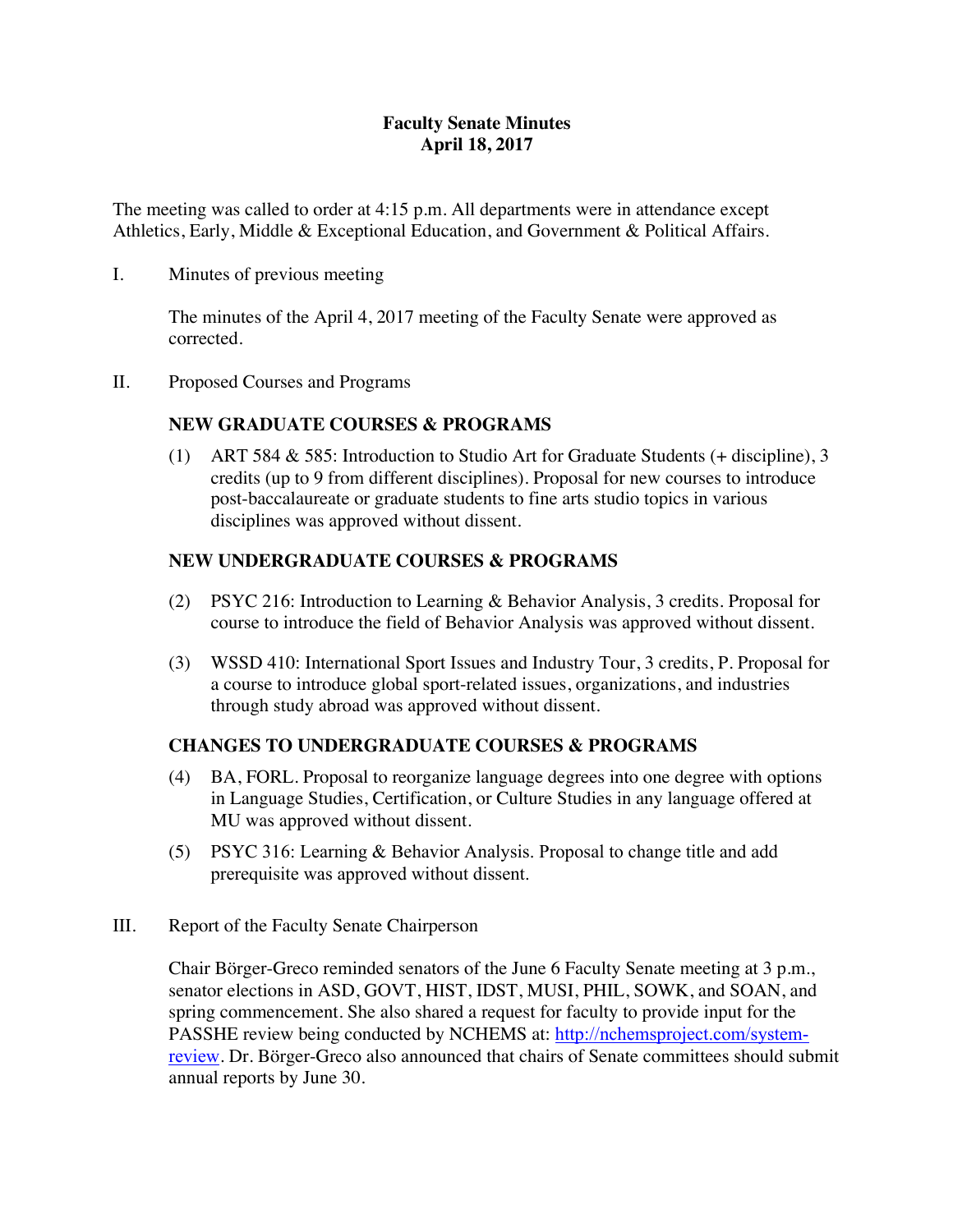Dr. Börger-Greco distributed a summary of enrollment numbers for next year. Though overall numbers look good, there were some concerns about transfer numbers reported. Related questions may be directed to Mr. Hazlett.

IV. Report of the Student Senate

Mr. Aaron Jaffe reported on installment of Mr. Keifer Luckenbill to provide leadership for the remainder of this school year leading into his elected term next year. Mr. Jaffe invited questions about the leadership change and reminded faculty of Jane Elliot's upcoming visit to campus.

V. Report of the Graduate Student Association

None

VI. Report of the Administrative Officers

#### **Associate Provost**

Associate Provost Adams shared the stirring experience of MIM today, noting the breadth of student presentations and impressive participation. He thanked presenters, helpers, and visitors. Dr. Adams also announced that the CAE will begin a program to match new faculty with a mentoring colleague from a different department.

### **Dean**

Dean DeSantis reported on enrollments for summer sessions, noting numbers were higher for graduate students but down some for undergraduates. It was noted that the minimum enrollment for summer is nine students for undergraduate courses or six students for graduate courses.

VII. Curricular Notices

### **NEW UNDERGRADUATE COURSES & PROGRAMS**

- (1) ENGL 318: Web Writing & Content Management, 3 credits, AW, DL. Proposal for course to study writing for the Web and creating content for interactive experiences.
- (2) ENGL 319: Science Writing, 3 credits, AW. Proposal for course to teach effective writing about research for audiences both inside and outside of the sciences.
- (3) PSYC 326: Human-Animal bond, 3 credits, DL. Proposal for course to introduce the interaction between humans and animals with an emphasis on pets.
- (4) ENGL, Science Writing minor. Proposal to establish the curriculum for a new minor.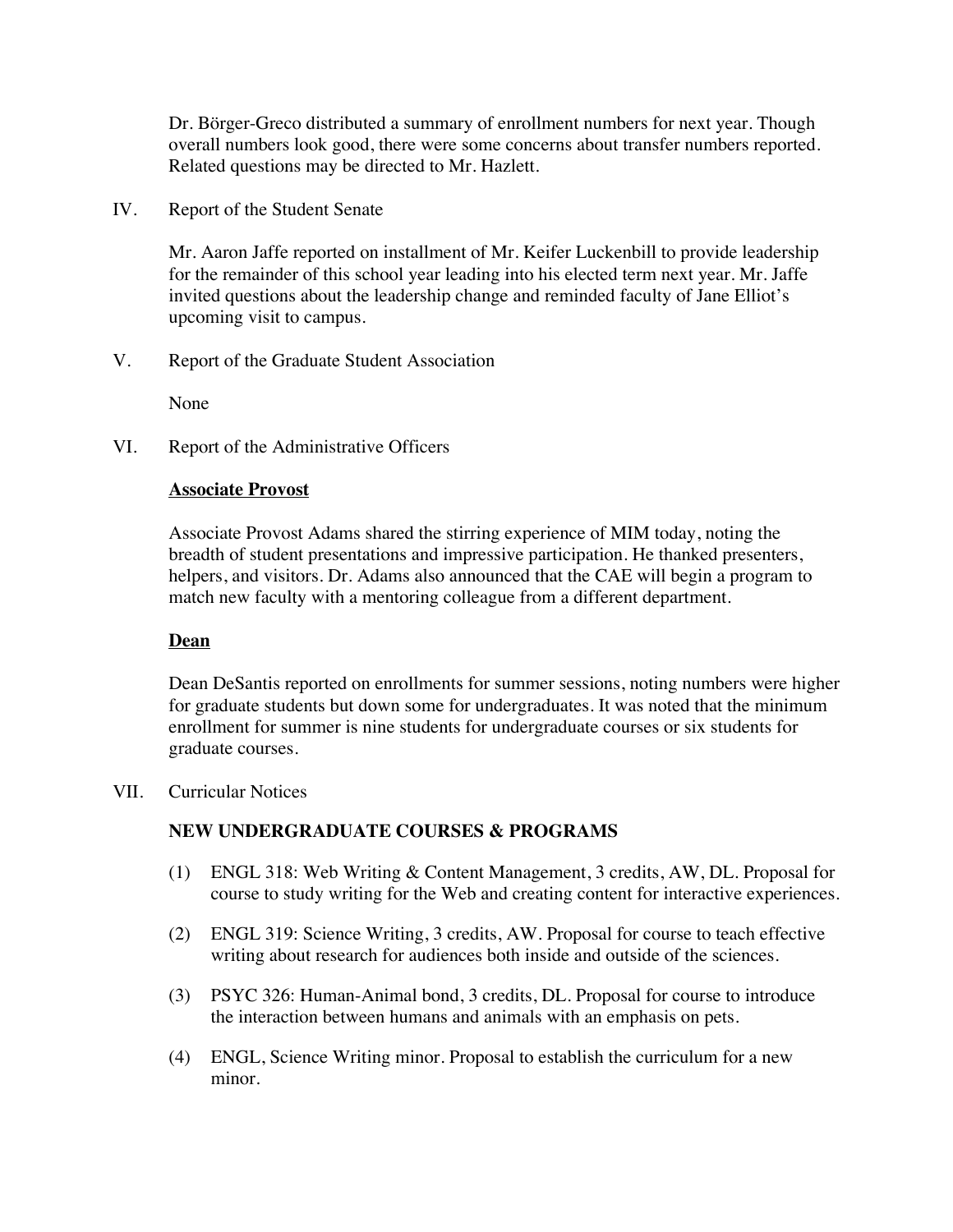(5) BS Business Administration, General Business option. Proposal establishing the curriculum and policies for a new option.

### **CHANGES TO UNDERGRADUATE COURSES & PROGRAMS**

- (6) GFED 370: Teaching Gifted and Talented Learners. Proposal to change course abbreviation and number of ELED 371.
- (7) ENGL 274: The Craft of Writing. Proposal to change title, allow repeating for credit, and update course description and outcomes.
- (8) BSE Early Childhood programs. Proposal to replace ART 141 with new ART 128 course.
- (9) Early Childhood/Middle Level programs. Proposal to replace SPED 312 with SPED 101 as introductory special education course.
- VIII. Reports of the Faculty Senate Standing Committees

None

IX. Reports of the Faculty Senate Special Committees

None

X. Faculty Emeriti

None

XI. Committee Elections

Previous nominations were distributed and the floor opened for additional nominations. A Börger-Greco/Cook motion to close nominations and cast a unanimous vote for each unopposed candidate was approved without dissent.

XII. Other/New Business

None

Meeting was adjourned after elections (4:35 p.m.)

Respectfully Submitted,

Aimee L. Miller Faculty Senate Secretary

Action Summary: